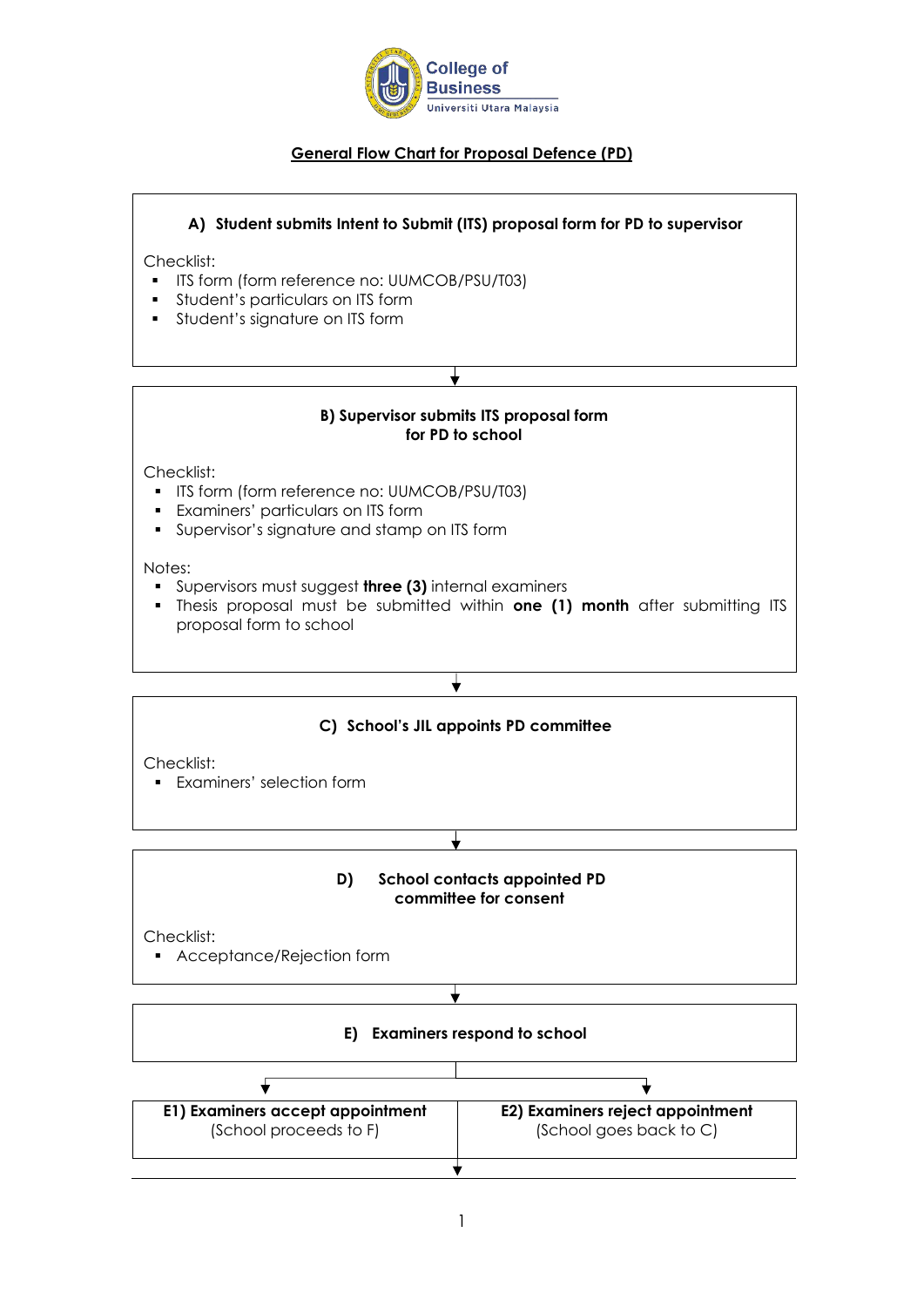## **F) Student submits thesis proposal to school**

Checklist:

- **Three (3)** copies of thesis proposal
- Turnitin report from library with similarity index **20% or less**

# **G) School submits thesis proposal to PD committee**

Checklist:

- Appointment letter for chairman and examiners
- **•** Chairman's guidelines
- Chairman's report
- Examiner's report (assessment rubrics)

Notes:

- Examiners must read the proposal and submit their reports within **two (2) weeks** from the date of appointment letter
- PD should preferably be scheduled **three (3) weeks** from the date of appointment letter

### **H) Examiners submit their reports to school**

## ╈

╈

### **I) School holds PD session**

Notes:

- Examiners should be present during the session
- **•** Supervisors should be present during the session



### **K) Revision Period**

(depending on the type of result)

▪ If the result is pass with minor revision, the student must submit his/her corrections within **one** (**1) month** (regardless of the level)